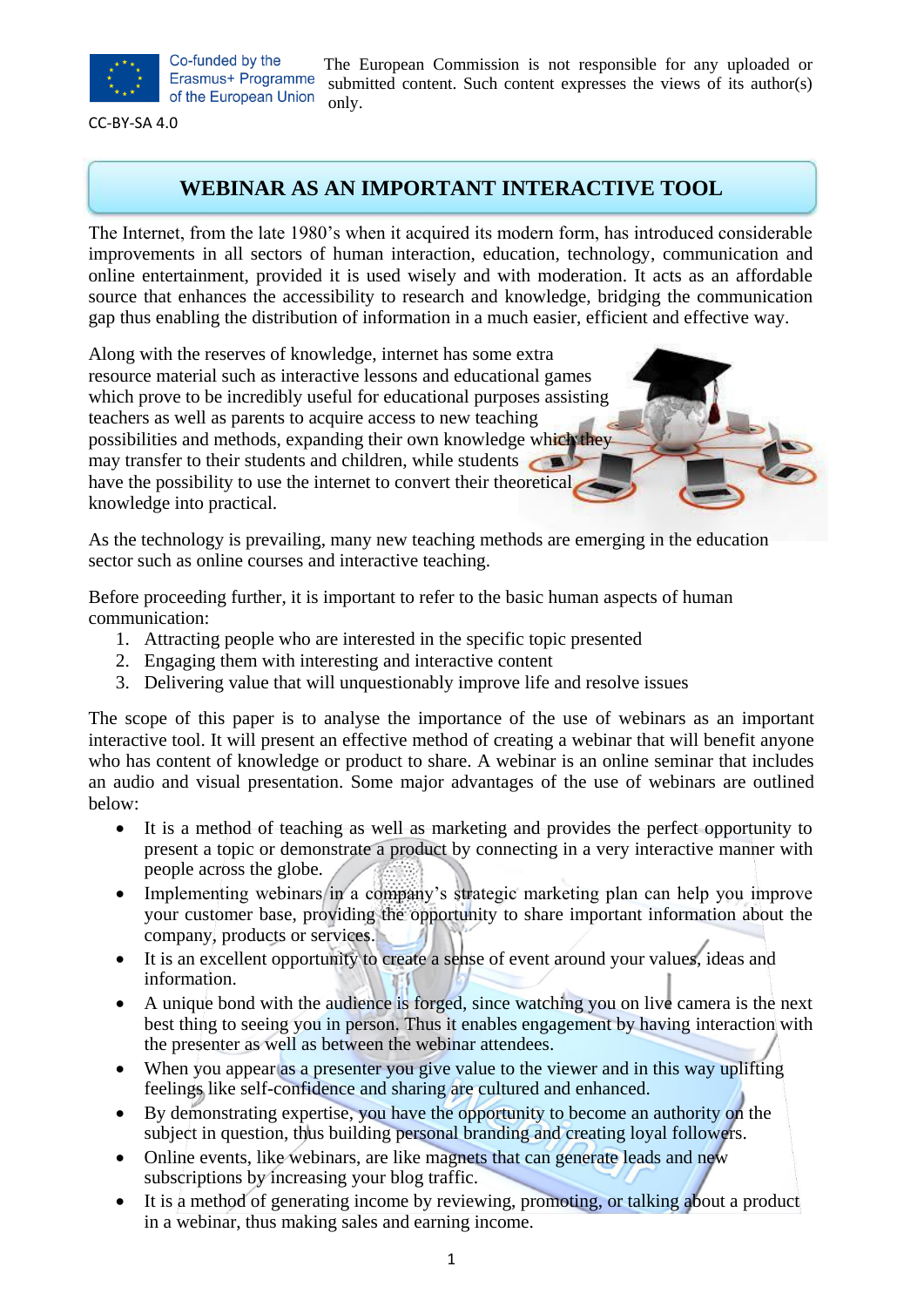- An amazing two-way flow of information with a sense of fulfillment is experienced when there is a positive and giving interaction between the trainer/presenter and the trainees/attendees.
- As the webinars can be recorded during the presentation, the video recording can be used as a very important promotion and sales tool and knowledge delivery medium.

# **Eliminating Fear and Initial Hesitation**

Like any new technology for those not accustomed to it, a webinar may initially seem like a fearful/intimidating challenge. However, it is universally recognised that if we wish to rise above average and leave the crowd of mediocrity behind, we require grit and massive action. Once we face our fears, we are open to a world of opportunities on our highway to personal and professional evolution. For some people, the easiest and most effective way to start presenting in webinars is to watch for a long period of time successful webinars from professionals presenting webinars and have the knowledge and expertise to show the way.

## **Webinar Software Selection**

Once you understand the importance of presenting in webinars and you feel confident that it is a tool you wish to make use of, it is advisable to search in the web for the various webinar software available. There are many excellent software in the market today offering various plans depending on the number of presenters and attendees allowed and the features permitted to use in each plan. All these webinar software have their strong and weak points so you should make a careful choice on the plan and the software to use, based on your needs at that time. An important point to consider is that some software are more user friendly than others while some offer amazing features which may be unnecessary for you at this point. It is recommended to find a software that is among the top ten list (many comparisons are found on the web), one which is generally considered as easy for any newcomer to this technology to learn and use and which offers a free trial period including most basic features required, so that you may start practicing before you are in the position to make a good presentation. Such a webinar software is ClickMeeting which was the one used for the purpose of STAMP webinar series.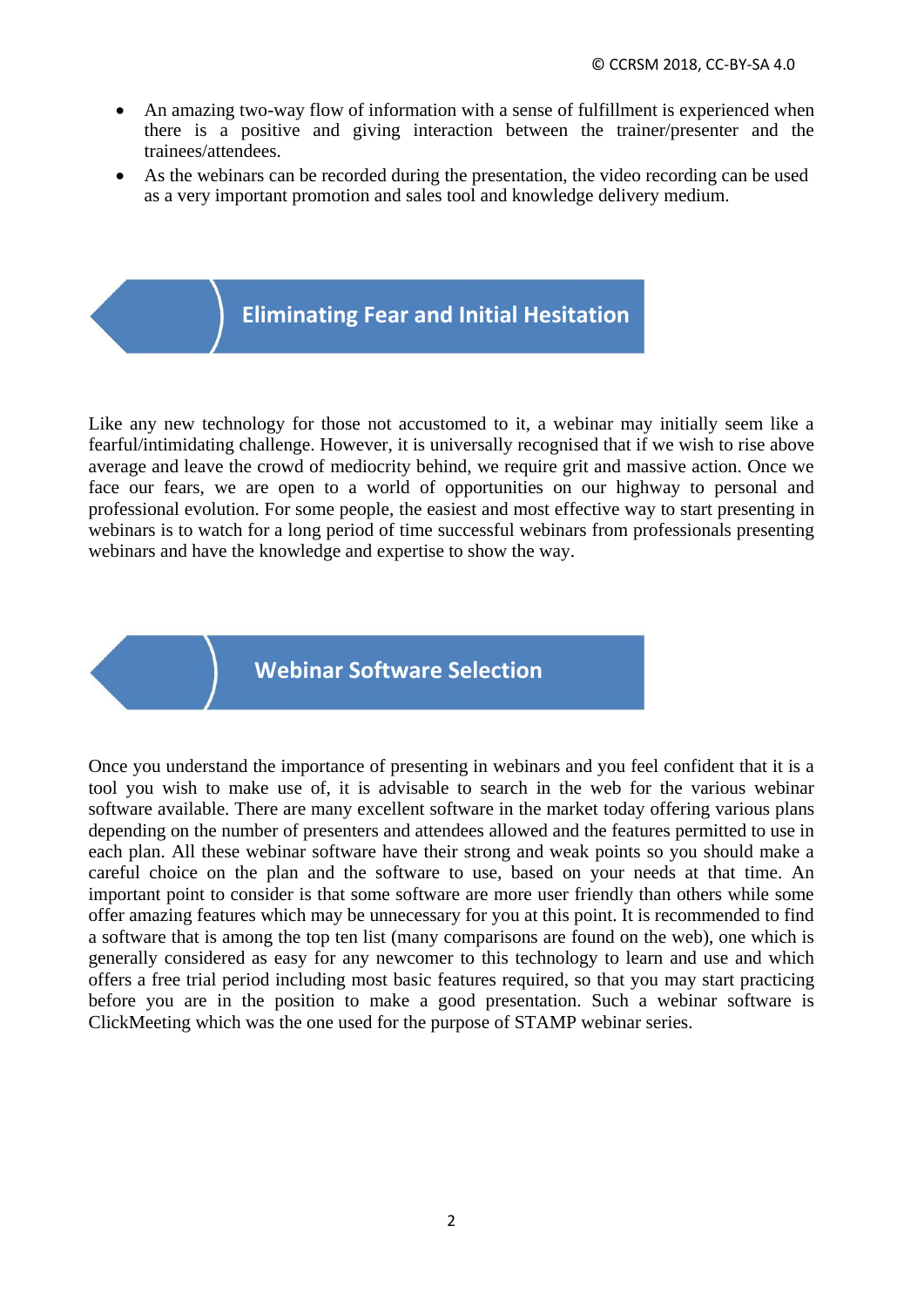## **Webinar Basic Structure**

#### *Webinar time structure*

The webinar is recommended to last from around 40 minutes to an absolutely maximum duration of one hour as at that point the attention span of the attendees will start deteriorating in addition to the fact that statistically around 44% prefer to watch a webinar with 30-45 minutes duration while only 10% attend sessions of one hour. In general Tuesdays as well as Wednesdays and Thursdays are preferable for attending webinars.

A time structure for a forty-minute webinar may be as given below:

- 5 minutes for the introduction and personal story
- 25 minutes for the main presentation
- 10 minutes for the  $Q&A-Wrap$  up

#### *Webinar session structure*

- 1. Title/topic, start/end time, speaker photo and name, brief overview of tools for audience.
- 2. Open question
- 3. Agenda
- 4. Slides for each sections (3-5 sections)
- 5. Wrap up
- 6. Q&A

#### *Webinar creation process*

- 1. Create a rough outline of the introduction and the main presentation with headings, subheadings, and bullet points.
- 2. Decide on an approximate length of each section so that you can work out how many slides are required. In order to create slides, you need some presentation software. Depending on whether you use a PC or a Mac, you can use PowerPoint or Keynote to create slides. Another option is to use the Google Slides app, which you can access on Google Drive for free. A key technical point is that your slide presentation needs to appear in a new window. Both PowerPoint and Google Slides have settings for this, but using Keynote is more complicated.
- 3. When you create slides, you initially use text only with big bold headlines.
- 4. Once slides are created, images should be incorporated to give extra emphasis on the content.
- 5. As you show each slide, you will be speaking to your audience, so it is better that you create a script of the scenario to follow. You will be more confident if you have the words you want to say in front of you. Combination on the same screen -especially if the screen is large in size- of the Webinar tool page and the Word file next to it with the presentation data in detail, will greatly facilitate the flow of your presentation without worries of forgetting important points.
- 6. During the last five-minute stretch, you should always end with a call to action. If your webinar is educational or inspirational, you should recommend one simple action your viewers can do that day.
- 7. It is advisable to ask your attendees to sign up for your email list or like/follow your social media page. If you are using the webinar for selling a product or service, you would rather use the last five minutes before the Q&A to explain how the product/service may assist in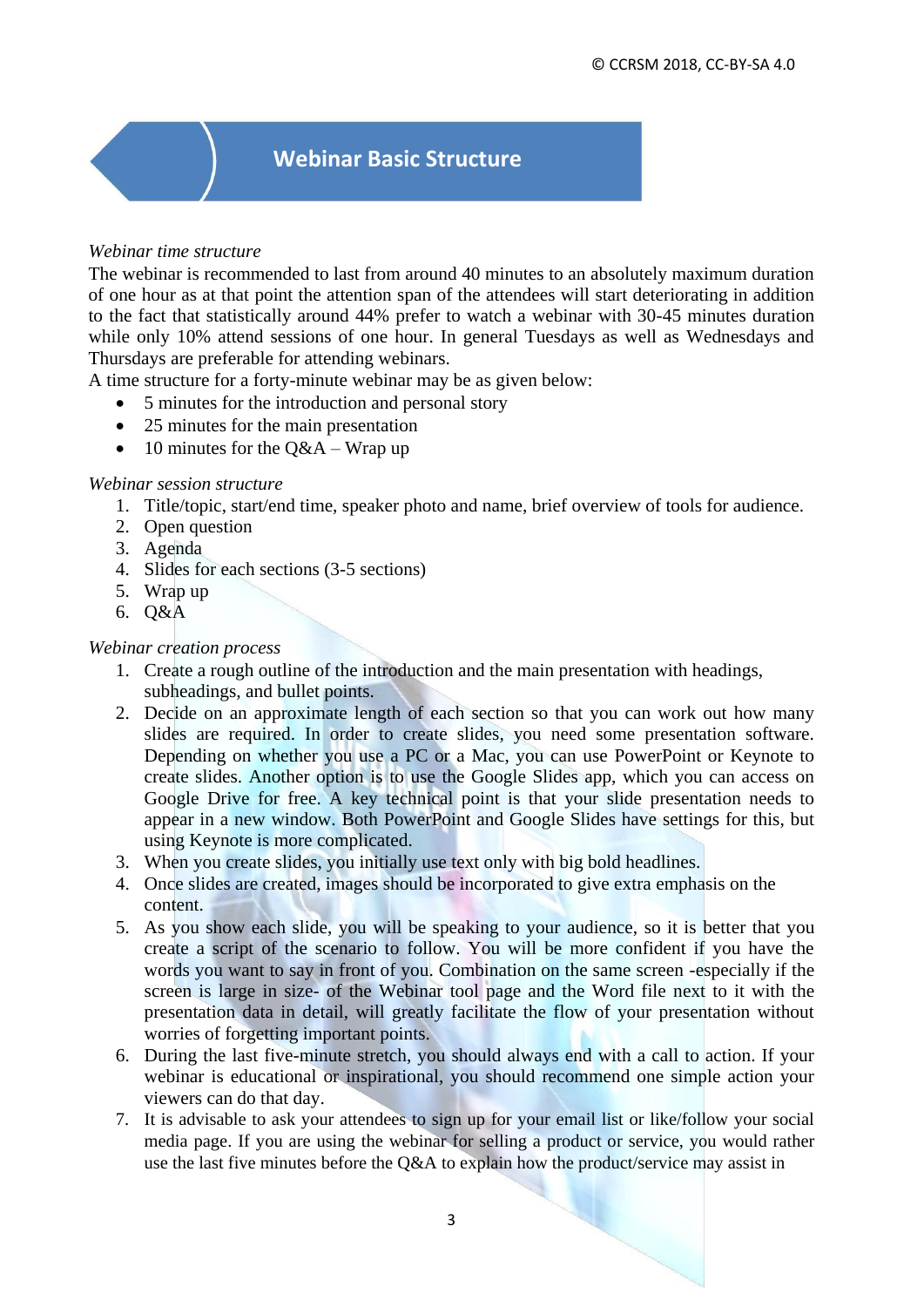resolving problems described in the presentation, and encourage people to buy it by the end of the presentation.

#### *Importance of Trust*

Before analysing the various stages in preparing a successful webinar it is imperative to give some important suggestions with the objective to build and foster trust.

- 1. Proper appearance according to the audience and subject
- 1. A technical rehearsal before the actual presentation is extremely important. It is expected that you are absolutely prepared in order to give your audience a compelling reason to stay. The best way to say the right thing in a webinar is to rehearse beforehand, to actually practice what will be presented.
- 2. Being punctual and strict with the timeframe indicates and verifies professionalism and shows respect to the attendees.
- 3. Craft *your* story and why you are passionate about your topic (establish credibility); put down your point(s) and make sure that you stick to it. Avoid empty statements (e.g. this is really important) but establish your credibility with hard facts instead. Avoid doing a sales pitch for yourself, your product/service or your company/organisation but rather show clearly that your intention is to offer value to your audience.
- 4. Respect the audience by focusing entirely on the task of performing the webinar, without any distractions at all.
- 5. Treat the audience in the same manner as having a phone conversation with a respected colleague.
- 6. Inform your audience about the structure of the presentation from the beginning so that they have a clear mindset on the subject. If that is the case, say to the audience that they can only send messages in the chat room and audio and visual is ON only for the presenter.
- 7. Be fluent from the start, with no hesitation or sense of insecurity. Have a point and stick to it which means that every question, analogy, metaphor, and piece of information should lead to or reinforce that point.
- 8. Create live presentation environment by engaging the audience and asking questions for quick replies to "stir the water" and "wake up" the audience. Develop the presentation so that it helps to build and retain rapport and interest. Credit people by name when they ask questions. Employ/refer to their comments and questions during the webinar.
- 9. Develop and maintain visual interest that reinforces the written content.
- 10. Be enthusiastic, expressive and amusing with a clear voice at the right pace and tone.
- 11. Master questions and answers and chat to give the audience real value.
- 12. Avoid inappropriate manners and body language usually adopted in daily face to face delivery.

### **PowerPoint Presentation**

#### *Process of creating a PowerPoint presentation*

- 1. Brainstorm
- 2. Clarify
- 3. Synthesize and discard
- 4. Order and write
- 5. Edit and write again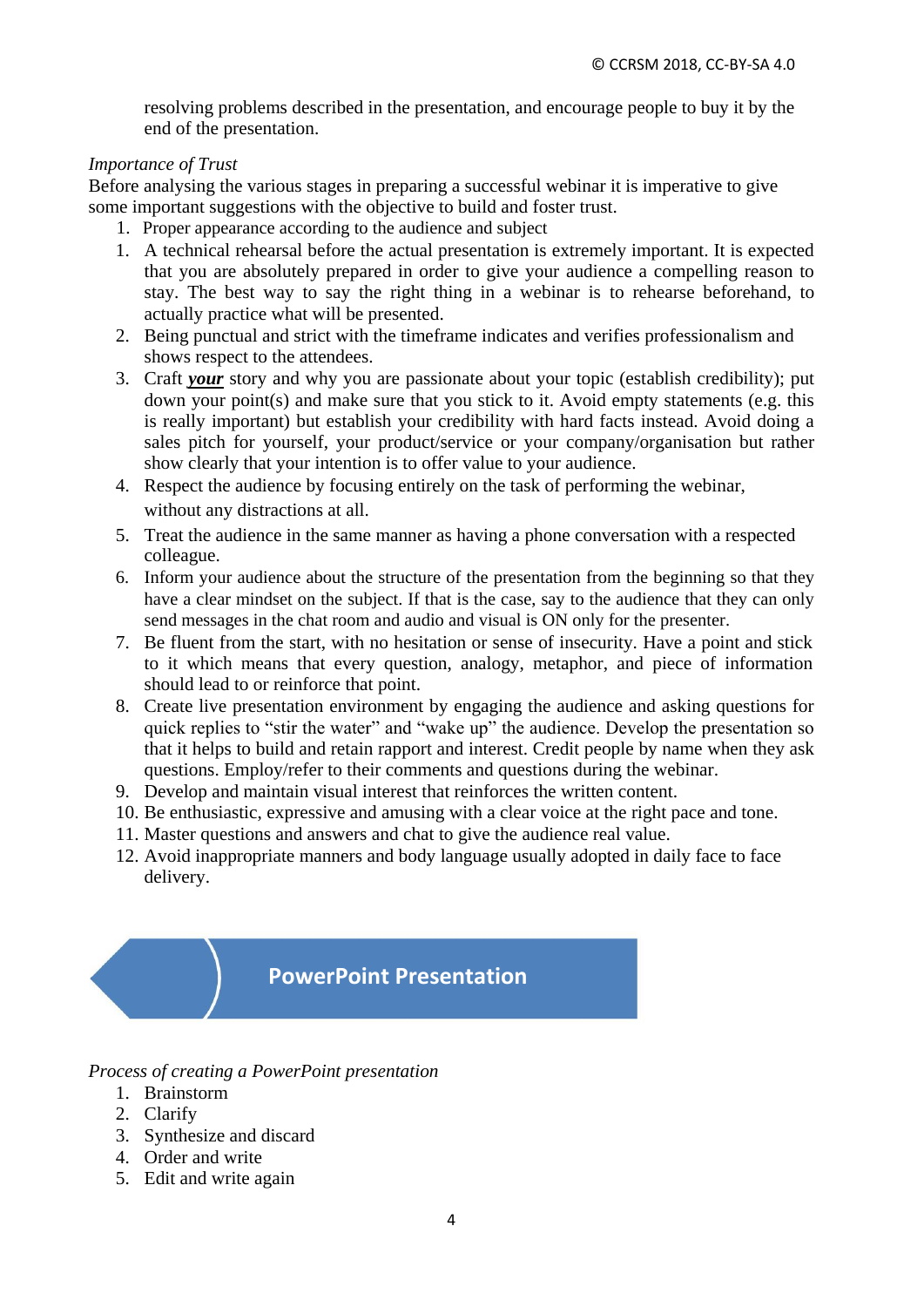#### *Six facts for PowerPoint presentation content*

- People can't stop themselves reading (danger to lose your audience, or it becomes frustrated).
- People do not listen well online (so put any directions and questions in clear simple writing). You need to make sure each slide has realised value for your audience.
- Images, research videos, examples etc. have a very important impact. You must watch out for the emotional impact in choosing your photos and videos.
- Variety provokes attention.
- Our eyes follow motion.
- Words work. We need to choose our titles and sub-headers wisely.

#### *PowerPoint preparation tips*

- Prepare a slide before the title, stating the presentation title and start time, name and affiliation of speaker, start and run time, photo (if there is no video cam on the speaker) so that attendees know that they are in the right place.
- Have a slide to provoke interest while at the end it acts as a summary. During the process it acts as a compass to show where you are in the running order.
- The webinar is not the place to convey a lot of new information that demand instant digestion or reflection – stay constantly on the move.
- Content: one rule: Be useful! The actionable, practical and real is always preferable to the theoretical.

# **Virtual Classroom Presentation**

*Six key roles that need to be filled for a successful webinar*

- Presenter (creates and delivers)
- Host (facilitates the event, does introductions, watches chat)
- Producer (chooses the topic, schedules rehearsals)
- Marketer (promotion, brings in the right audience)
- Administrator (technical issues)
- Attendee (needs clear expectations and an understanding of the webinar's message)

The use of a facilitator next to the presenter who may deal with the technical issues, and watch out for the questions and text chat while the presenter is speaking, is advisable especially when there is a large number of attendees participating in the event.

*Six basic elements in a webinar presentation starred in a sequence of importance*

- $\bullet$  Content \*\*\*\*\*
- $\bullet$  Voice \*\*\*\*\*
- Interaction \*\*\*\*\*\*
- Anecdotes (otherwise it is a lecture) \*\*\*\*
- $\bullet$  Structure \*\*\*
- $\bullet$  Visuals  $**$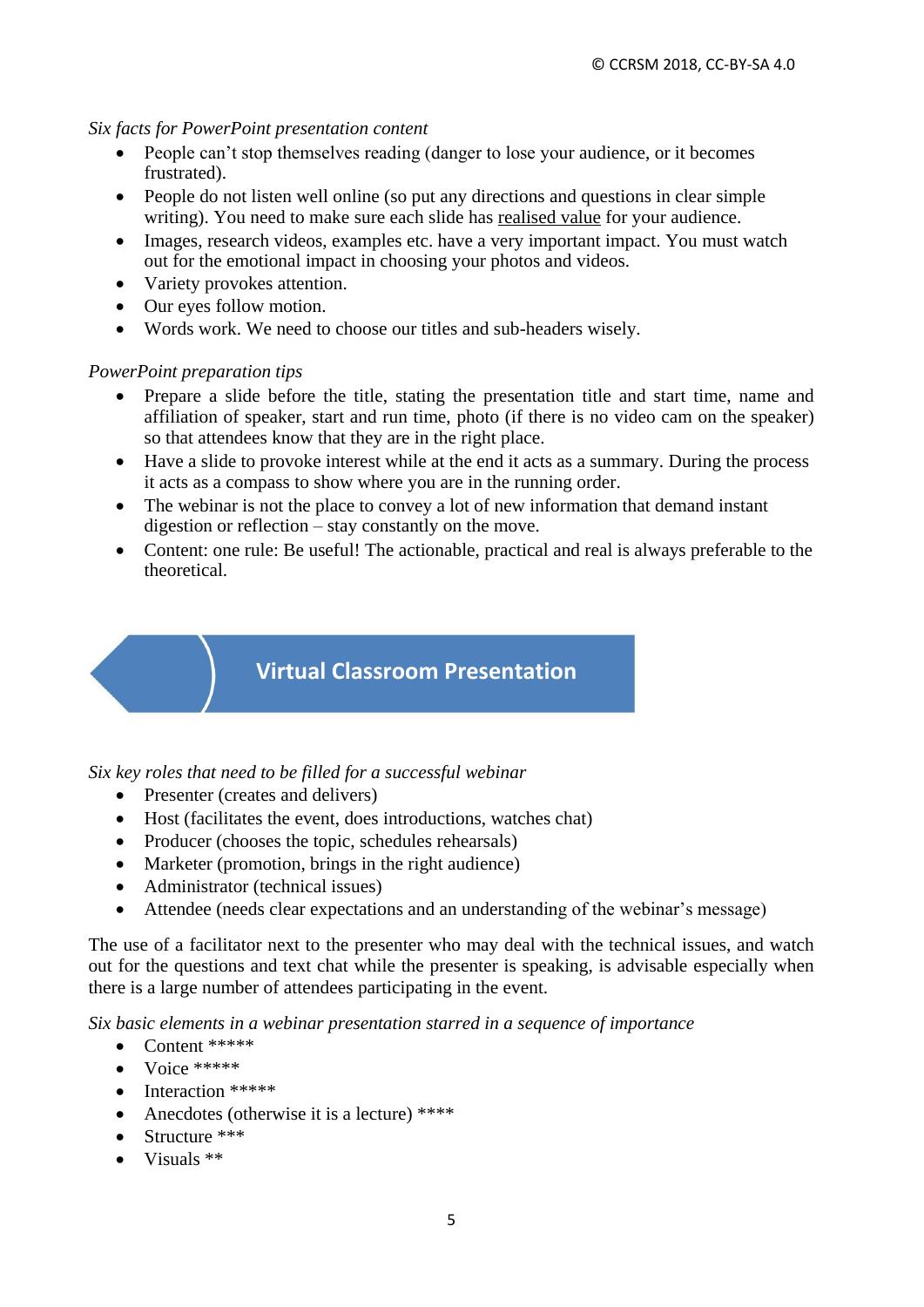### *Technology and preparation*

Technology is possibly the first important factor to consider in creating a successful webinar and should be given the highest importance before even beginning the preparation of the webinar schedule. Other than the choice of the webinar tool used for your webinar, you need to make sure that your internet bandwidth available from your internet provider, offers very high upload and download speeds to ensure an uninterrupted webinar with high quality audio and video presentations. Additionally the following points are recommended:

- Use of a high resolution external camera mounted at or slightly above the eye level.
- Use of good quality microphone or for more professional presentations use of a quality handset. In general it is recommended to use head phones to have a steady voice when turning your head. Using a headset will also ensure avoiding echo noises especially when a video is shown.
- Have another laptop or computer as back-up.
- Prefer internet connection with Ethernet cord; have more than one point of internet access

### *General preparation points*

- Use of appropriate background.
- Use of excellent lighting of the room.
- Always have a glass of water next to you.
- Have a print out of your presentation with you.
- Always have all your folders uploaded in the webinar tool and all files and programs ready and open on the Desktop before the start of the presentation to save time and make sure everything is in order.
- Make sure any mobile phone sound or other distractions are turned off.
- Have more than one method of contact in case a problem arises.

### *Warm up tips before starting the presentation*

- 1. Stand up as you speak
- 2. Practice reading aloud
- 3. Listen intensely to yourself and what you are saying
- 4. Find a critical friend you trust to offer his/her opinion for every step

### *Rehearsal*

In the recipe for success, preparation is an indispensable ingredient so, apart from the creation of your webinar presentation it is also important to rehearse your presentation. There are three types of rehearsals:

- 1. Script building rehearsal; you repeat your words until you are happy with your keyword script and the flow of content.
- 2. Technical rehearsal; testing the beginning, the ending, the sound and any transitions between speakers on the same equipment you will be using when going live.
- 3. Dress rehearsal

Considering that the sessions can be recorded and the webinar tools offer the opportunity for their users to record as many test sessions as they wish, the test recording is a perfect way to watch yourself in action before the actual event and correct as well as improve certain aspects considered important.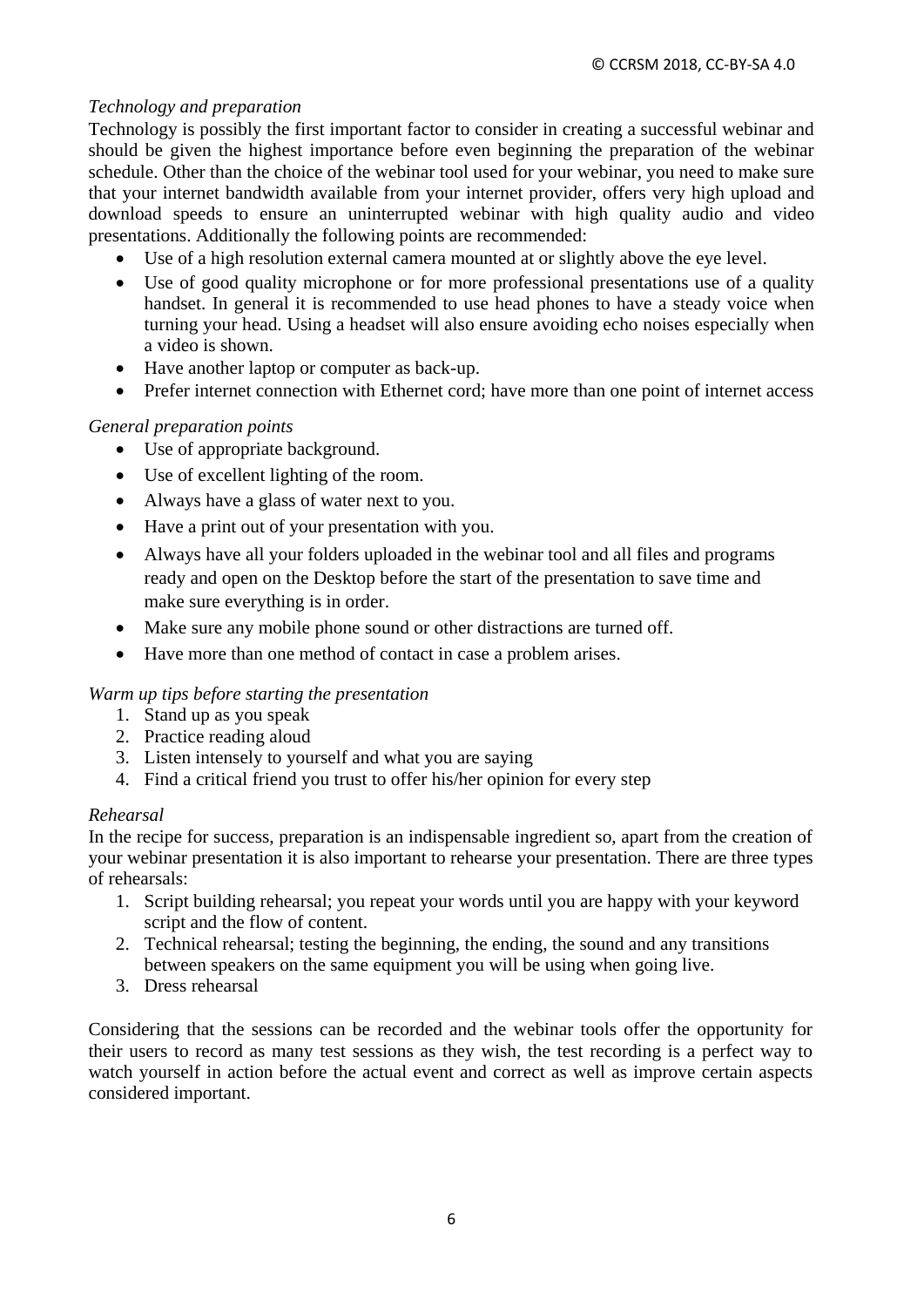## **Grab Attention**

It is very important that you grab the attention of your audience immediately but it is just as important to maintain their attention at high levels. After a strong opening, it is imperative that the momentum continues. Attention drifts after 10 minutes of watching, therefore many professional presenters need to implement ways to keep their audience interested and motivated such as the following:

- Catch their attention immediately: You only have seconds to get the attention of your audience.
- Begin with something spectacular.
- Have passion: Present a topic that ignites passion and enthusiasm and is reflected in your presentation.
- Be amusing: Use humor to engage your audience
- Be relevant: Make the demonstration or presentation relevant to your audience by using descriptive language with metaphors and similes, making the why, how and what of the presentation, absolutely clear to the attendees.
- Use clever and catchy header and subheads which create curiosity and surprise to the audience and by demonstrating personality and enhancing emotion, enable them to continue participating.
- Make the presentation fun and interactive.
- Use slides in moderation preferably using one slide for each major idea avoiding oral repetition of what is written but rather elaborating on the subject.
- Use plenty of animation and images relevant to the webinar. Most people have a limited attention span and incorporating images is a natural way to gain the audience's attention.
- Use videos to transmit mass of information and create emotions in the most efficient way
- Use case studies and stories relevant to the content as the tie of what is presented is always more understandable and emotionally fulfilling when connected to real life.
- Ask for the attendees' opinion ahead of time. This involves the attendees in the webinar and provides you with the opportunity to address questions and maximize audience understanding. It would be a good idea to insert some of these questions into your webinar presentation.
- Limit information: Provide a basic overview of an array of relevant topics or an in-depth analysis of one specific/specialised topic.
- Use demonstrations relevant to your topic.
- Make use of interactive icebreakers whenever appropriate.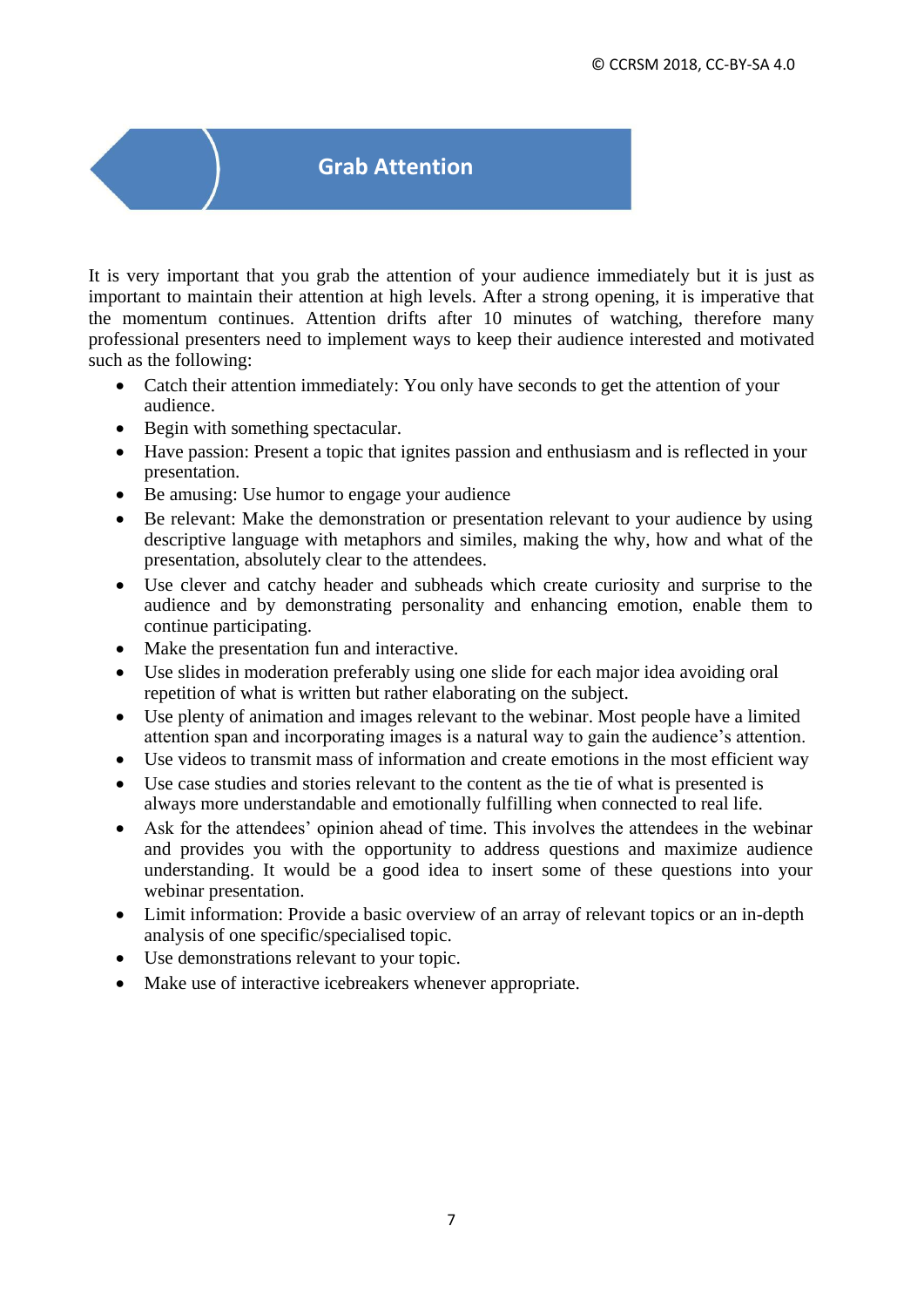### **Audience Engagement**

The matter of engagement is of utmost importance as it generates a strong emotional and personal connection with the presenter and the content, elevating enthusiasm and passion. Considering that the attendees of a webinar are very quick to react in remaining or exiting the webinar class, the presenter needs to make use of his/her personal abilities and professional presentation structure

- Use personal stories
- Smile
- Vary the tone and pitch of your presentation
- Use gestures and move while speaking
- Speak to participants by name, to create a small-meeting feeling in a large group
- Maintain eye contact

Additionally you should also make use of any built-in tools offered in the webinar software to be more creative in order to facilitate engagement: Webinar attendees can become passive so these tools, when utilized wisely and with a scheduled plan, will maintain the attendees fully engaged until the end of the presentation.

- Collect questions for O&A using the Chat feature.
- Pass the camera and microphone to a guest or even to a participant; (it is advisable to set this up in advance and make sure their technology supports such participation).
- Query your audience with the built-in online polling feature. Announce results instantly!
- Play a brief YouTube video to enrich your presentation content and ignite emotions.
- Share screen to demonstrate processes on running programs (Excel, Prezi, Photoshop, etc.) guiding and possibly training attendees through documents, websites or projects.
- Use the whiteboard functionality to enhance webinar presentations by drawing live on screen thus allowing presenters to add to the visual content, or even allow some attendees to share and interact in the presentation.

### **Webinar Promotion**

It is important to create a buzz around the event in order to increase the number of participants:

- Get participants to register for your event by setting up a special email list with a corresponding signup form to use for registrations. You can do this easily if you're using an auto-responder service like Aweber or Mailchimp or create a Google form. You can create an automatic response that gives them the URL of the page where the webinar is embedded.
- Write a blog post that gets readers fired up about your webinar topic. Create anticipation by opening up questions in the post with the promise of answering them in the upcoming webinar. Place the webinar registration form or the link for online registration at the bottom